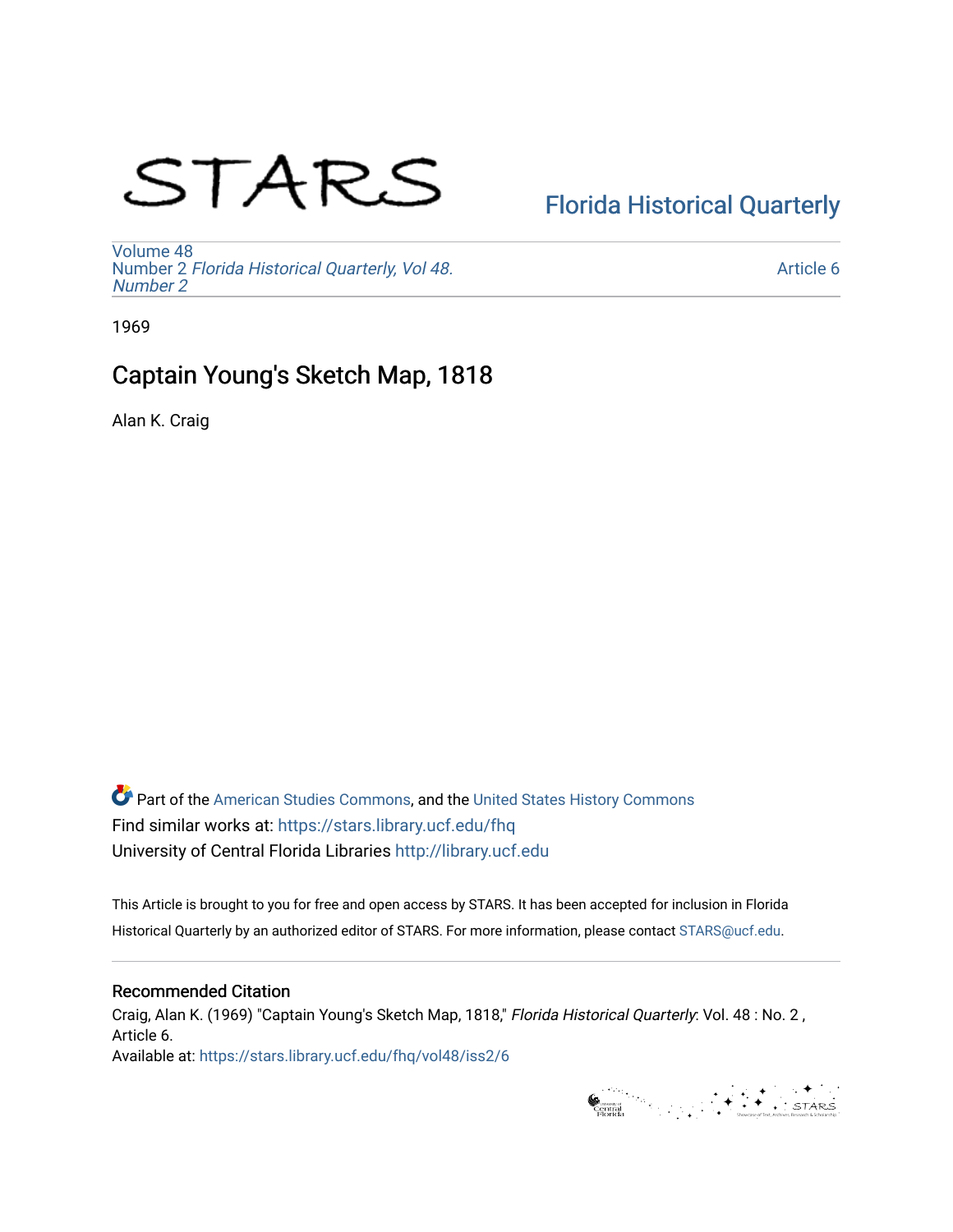### CAPTAIN YOUNG'S SKETCH MAP, 1818

*by* ALAN K. CRAIG \* AND CHRISTOPHER S. PEEBLES \*\*

RECENTLY A MANUSCRIPT MAP entitled "Sketch of the Indian<br>and Negro Towns on the Suwaney River" was found during and Negro Towns on the Suwaney River" was found during a search of the National Archives and Records Service documents section by A. P. Muntz, chief of the cartographic branch. <sup>1</sup> This map (RG77:L 247-94) is included in a selection of signed and dated maps filed in the records of the Office of the Chief of Engineers<sup>2</sup> pertaining to military activities in northern Florida in the vicinity of the Suwannee River. Almost all are dated 1839, and were rendered by officers of the "topographical engineers" contingent assigned to military forces commanded by Brigadier General Zachary Taylor in Florida during the Second Seminole War. It is believed that this sketch map was made by Captain Hugh Young, an assistant topographical engineer. Young, a Tennessean, was a regular officer in what was known in the early part of the nineteenth century as the Corps of Topographical Engineers.<sup>3</sup> At that time engineers were the most prestigious branch of the military and enjoyed special privileges.  $\frac{4}{1}$  In 1818, Captain Young, General Andrew Jackson's adjutant-general prepared a special report entitled "A Topographical Memoir on

[ 176 ]

Mr Craig is associate professor of cultural geography at Florida Atlantic University, Boca Raton.

<sup>\*\*</sup> Mr. Peebles is an instructor of anthropology at Florida Atlantic University.

<sup>1.</sup> The authors are indebted to A. P. Muntz, Chief, Cartographic Branch, National Archives and Records Service, General Services Administration, for his cooperation with the request for information on early maps of northern Florida.

<sup>2.</sup> Record Group 77.

<sup>3.</sup> According to a brief notation in Francis B. Heitman, *Historical Register and Dictionary of the United States Army,* 2 vols. (Washington, 1903; reprinted Urbana, 1965), I, 1067, Young served from February 19, 1817, until his death, January 3, 1822. This is in error, however, since there is correspondence from Young in the National Archives and Records Service, Washington, after this date. In a letter, written in 1820 to Adjutant General Daniel Parker, Young notes that he had served in the army for three years but that he had never received a regular appointment or commission.

<sup>4.</sup> It was during this early period that the corps motto *Essayons* was adopted and incorporated into the design of special uniform buttons. These distinctive buttons can still be worn and are used by a few officers of the corps who are aware of this tradition.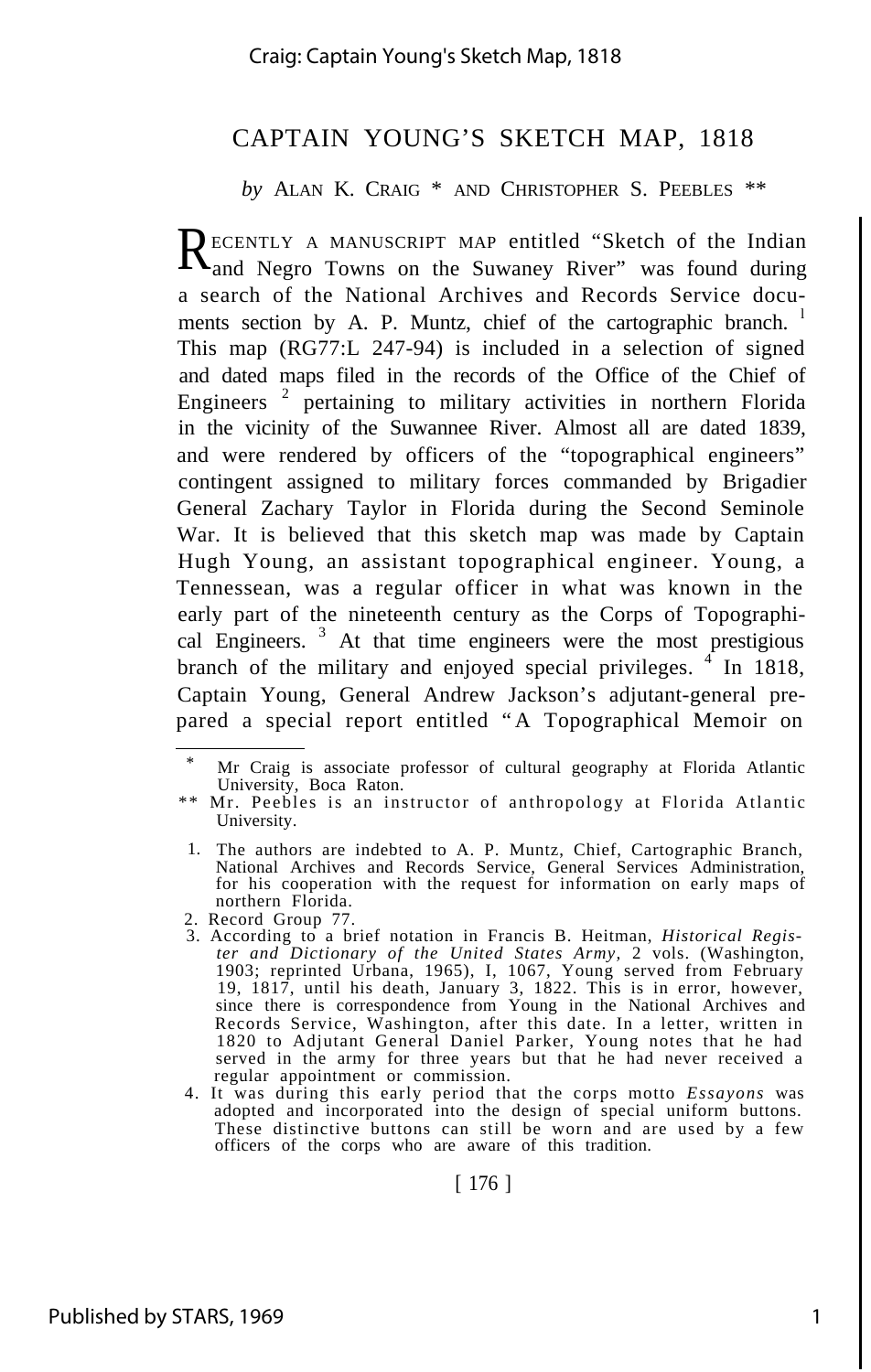

https://stars.library.ucf.edu/fhq/vol48/iss2/6

2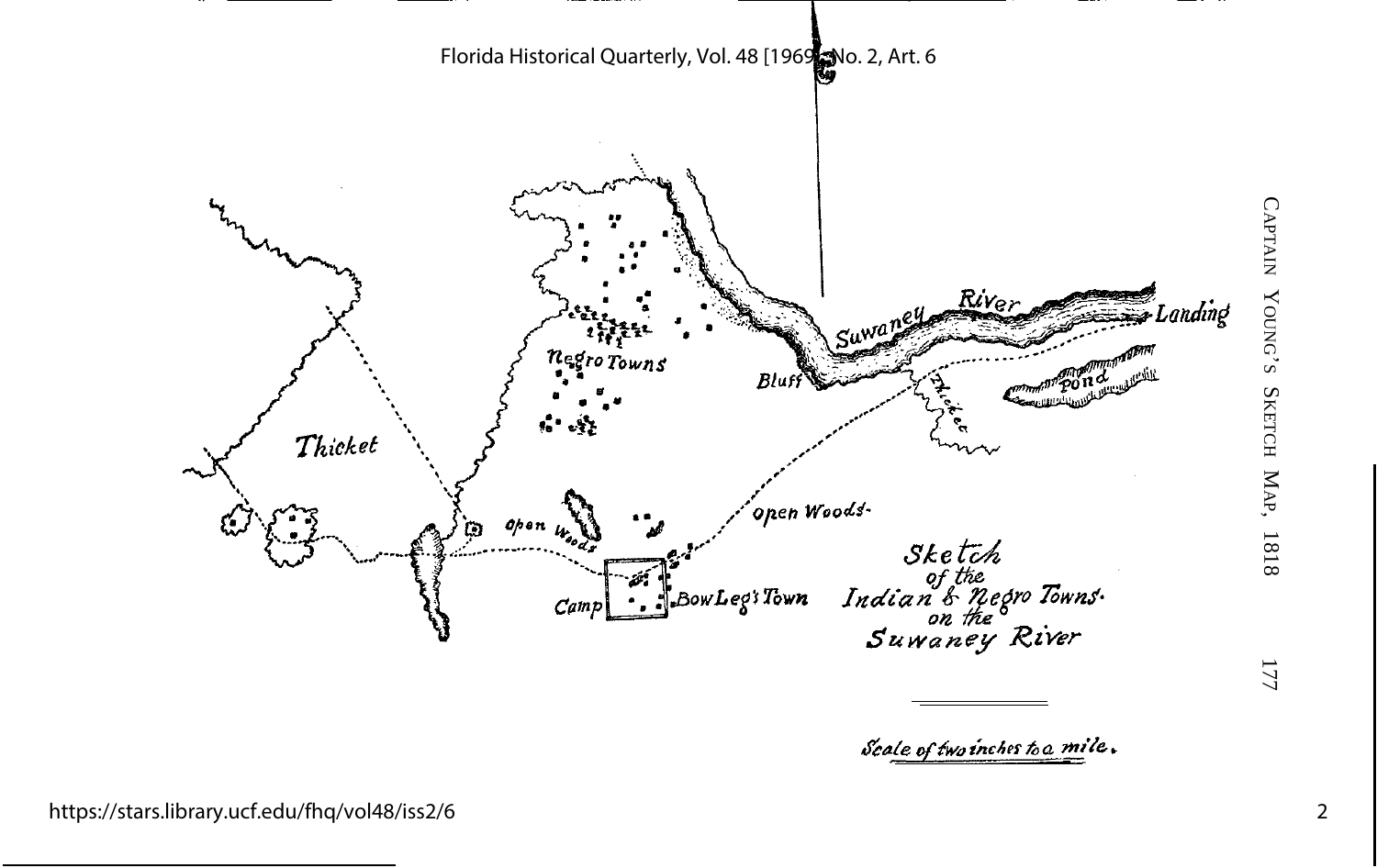#### 178 FLORIDA HISTORICAL QUARTERLY

East and West Florida with Itineraries." This was turned over to the general, who was then encamped at Fort Gadsden. On May 5, 1818, Jackson transmitted Young's report and sketches to Secretary of War John C. Calhoun in Washington, and eventually they were filed with the official military archives. This document has been analyzed by Dr. Mark F. Boyd, and it was published with his notes in earlier issues of the *Florida Historical Quarterly.* <sup>5</sup>

Captain Young notes in his memoir that a map accompanies his report but this document has never been located. It is evident from Young's description that he is not referring to the sketch map illustrated, but rather to a generalized small-scale map showing the principal places mentioned in his memoir. From that portion of his report (Part II, *Itineraries)* dealing with terrain features encountered in Jackson's deployment of his forces along the west bank of the Suwannee River, it would appear that this sketch map illustrates the relationships described in the following passage from Young's memoirs:

Cross path in the seventeenth mile-five and a half miles to Sahwanne Towns through a country a little rolling with a large mixture of oak for three miles when the path enters the thicket bounding the towns on the N.W.-Thence to the first cabin is half a mile from which to Bow-leg's Town where the camp was established is one mile and three-quarters. <sup>6</sup>

Since the two British agents, Robert Ambrister and Alexander Arbuthnot, were both involved in incidents that occurred in this general locale, the sketch map may have been prepared to help government officials visualize the geography of the scene at the time of their military courts martial that had been convened in St. Marks by Jackson. Otherwise, the map shows the location of a victorious, if somewhat minor skirmish between Andrew Jackson's Tennessee militia force and the Seminole Indians and their Negro allies.

Although the sketch map described here was filed with other

<sup>5</sup> . An introduction to the *Memoir* was read in part before the Tallahassee Historical Society by Mark F. Boyd on March 8, 1934. Mark F. Boyd and Gerald M. Ponton (eds. and annotators), "A Topographical Memoir<br>on East and West Florida with Itineraries of General Jackson's Army<br>1818," By Captain Hugh Young, Corps of Topographical Engineers<br>U.S.A., Florida Histori II (October 1934), 82-104; Part III (January 1935), 124-64.

<sup>6.</sup> *Ibid.* Part III, 148-49.